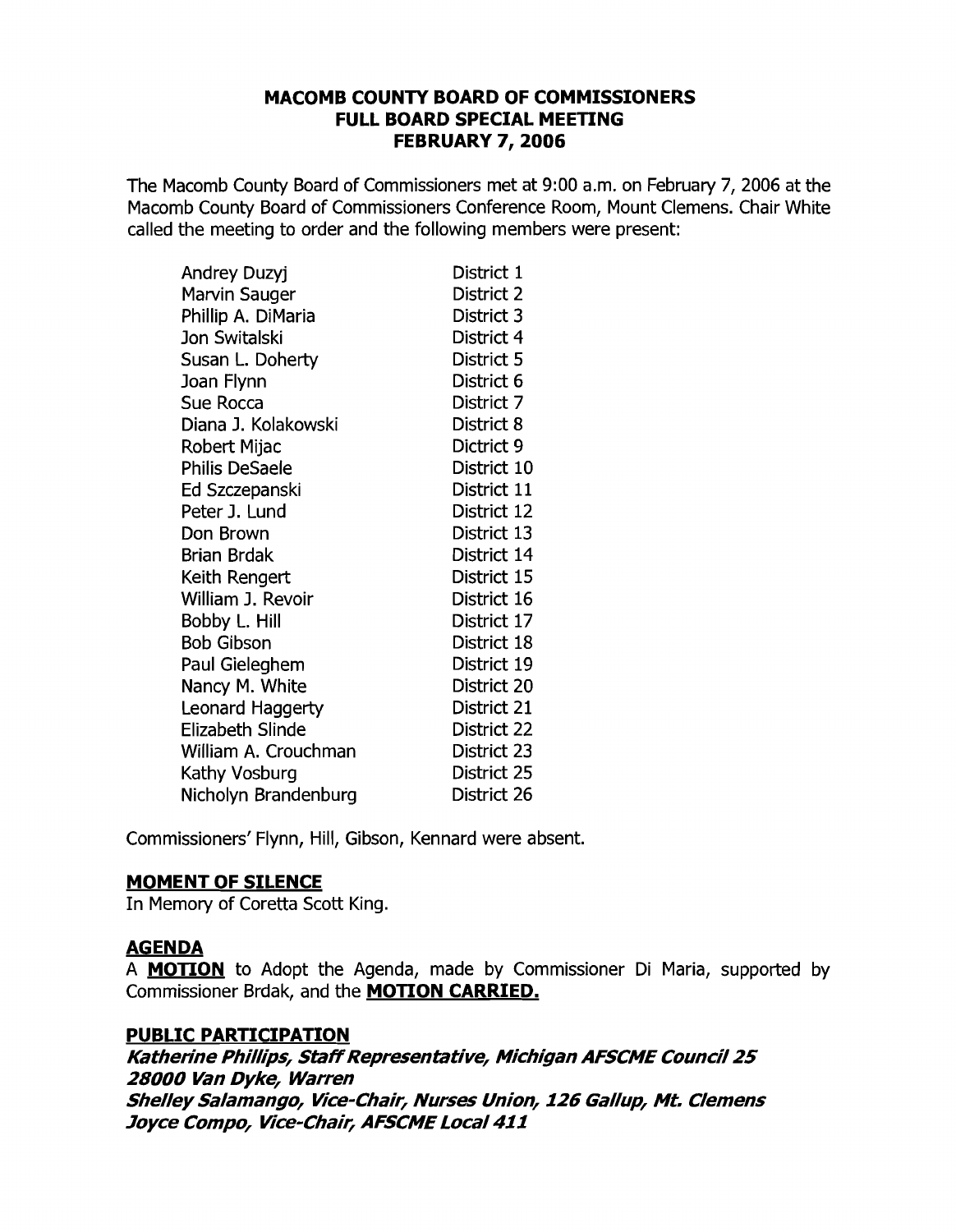MACOMB COUNTY BOARD OF COMMISSIONERS - SPECIAL FULL BOARD February 7. 2006

**DannySypniewski, UAWRegion r Representative, 3108 Otis, Warren Micki Montiy, Non Union Employee, 27years Mary Hedemark, Health Department Nurse, 52634Jessie, Chesterfield Lynn Liberato, Macomb County Friend of the Court, Daughter of the Late Commissioner Ralph Liberato** 

**Mike Landseidel, Teamster Local 214 Representative** 

All spoke in opposition to any changes to the current pension system.

#### **EXECUTIVE SESSION**

A **<u>MOTION</u>** WAS MADE BY COMMISSIONER DOHERTY TO REMAIN IN OPEN SESSION, SUPPORTED BY COMMISSIONER GIELEGHEM.

A discussion ensued.

### **ROLL CALL VOTE**

|                    | YES           | NO |
|--------------------|---------------|----|
| <b>BRANDENBURG</b> | X             |    |
| <b>BRDAK</b>       | X             |    |
| <b>BROWN</b>       | X             |    |
| <b>CROUCHMAN</b>   | X             |    |
| <b>DESAELE</b>     | X             |    |
| DI MARIA           | X             |    |
| <b>DOHERTY</b>     | X             |    |
| DUZYJ              | χ             |    |
| <b>FLYNN</b>       | <b>ABSENT</b> |    |
| <b>GIBSON</b>      | <b>ABSENT</b> |    |
| <b>GIELEGHEM</b>   | X             |    |
| HAGGERTY           | X             |    |
| HILL               | <b>ABSENT</b> |    |
| <b>KENNARD</b>     | <b>ABSENT</b> |    |
| <b>KOLAKOWSKI</b>  | x             |    |
| LUND               |               | x  |
| MIJAC              | χ             |    |
| <b>RENGERT</b>     | X             |    |
| REVOIR             | X             |    |
| <b>ROCCA</b>       | X             |    |
| <b>SAUGER</b>      | X             |    |
| <b>SLINDE</b>      | X             |    |
| <b>SWITALSKI</b>   | X             |    |
| <b>SZCZEPANSKI</b> | X             |    |
| <b>VOSBURG</b>     | X             |    |
| <b>WHITE</b>       | X             |    |
| <b>TOTAL</b>       | 21            | 1  |

### **THE MOTION TO REMAIN IN OPEN SESSION PASSES.**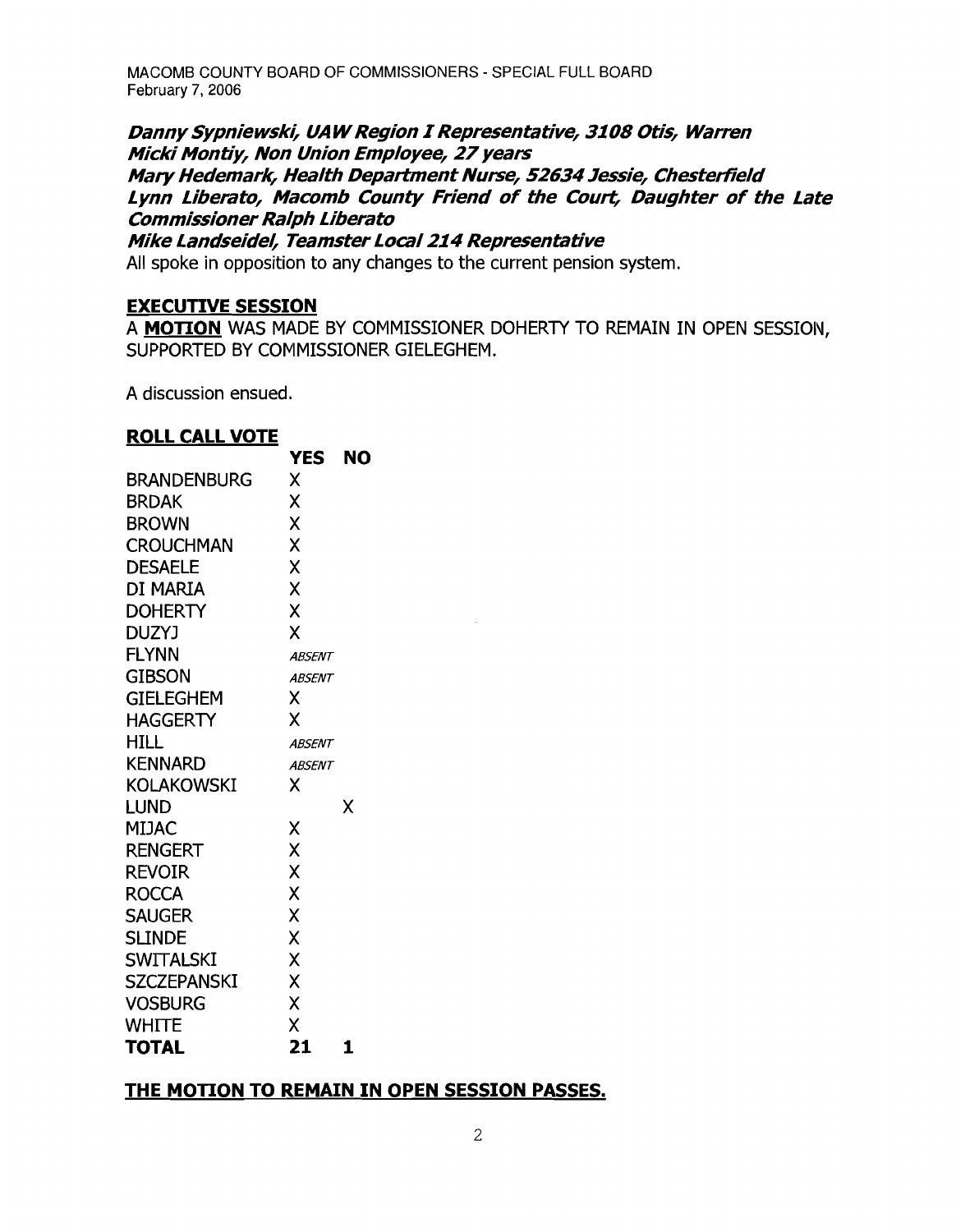A lengthy discussion ensued.

A **MOTION TO TABLE** was made by Commisioner Di Maria, supported by Commissioner Doherty.

### **ROLL CALL VOTE**

|                    | YES           | NO |
|--------------------|---------------|----|
| <b>BRANDENBURG</b> |               | Χ  |
| BRDAK              | Χ             |    |
| <b>BROWN</b>       | Χ             |    |
| <b>CROUCHMAN</b>   | X             |    |
| <b>DESAELE</b>     |               | X  |
| DI MARIA           | Χ             |    |
| <b>DOHERTY</b>     | X             |    |
| <b>DUZYJ</b>       | X             |    |
| <b>FLYNN</b>       | <b>ABSENT</b> |    |
| <b>GIBSON</b>      | <b>ABSENT</b> |    |
| <b>GIELEGHEM</b>   | χ             |    |
| <b>HAGGERTY</b>    | χ             |    |
| HILL               | <b>ABSENT</b> |    |
| <b>KENNARD</b>     | <b>ABSENT</b> |    |
| <b>KOLAKOWSKI</b>  | x             |    |
| Lund               |               | χ  |
| <b>MIJAC</b>       | Χ             |    |
| <b>RENGERT</b>     |               | Χ  |
| <b>REVOIR</b>      |               | X  |
| <b>ROCCA</b>       | Χ             |    |
| <b>SAUGER</b>      | X             |    |
| <b>SLINDE</b>      | X             |    |
| <b>SWITALSKI</b>   | X             |    |
| <b>SZCZEPANSKI</b> |               | x  |
| <b>VOSBURG</b>     | X             |    |
| WHITE              | X             |    |
| <b>TOTAL</b>       | 16            | 6  |

# **THE MOTION TO TABLE PASSES.**

# **NEW BUSINESS**

Commissioner Rengert stated he appreciates all employees and the service they provide as well as the department heads.

Commissioner Brandenburg thanked the audience for being here today.

Commissioner Lund expressed how much Commissioner Kolakowski will be missed.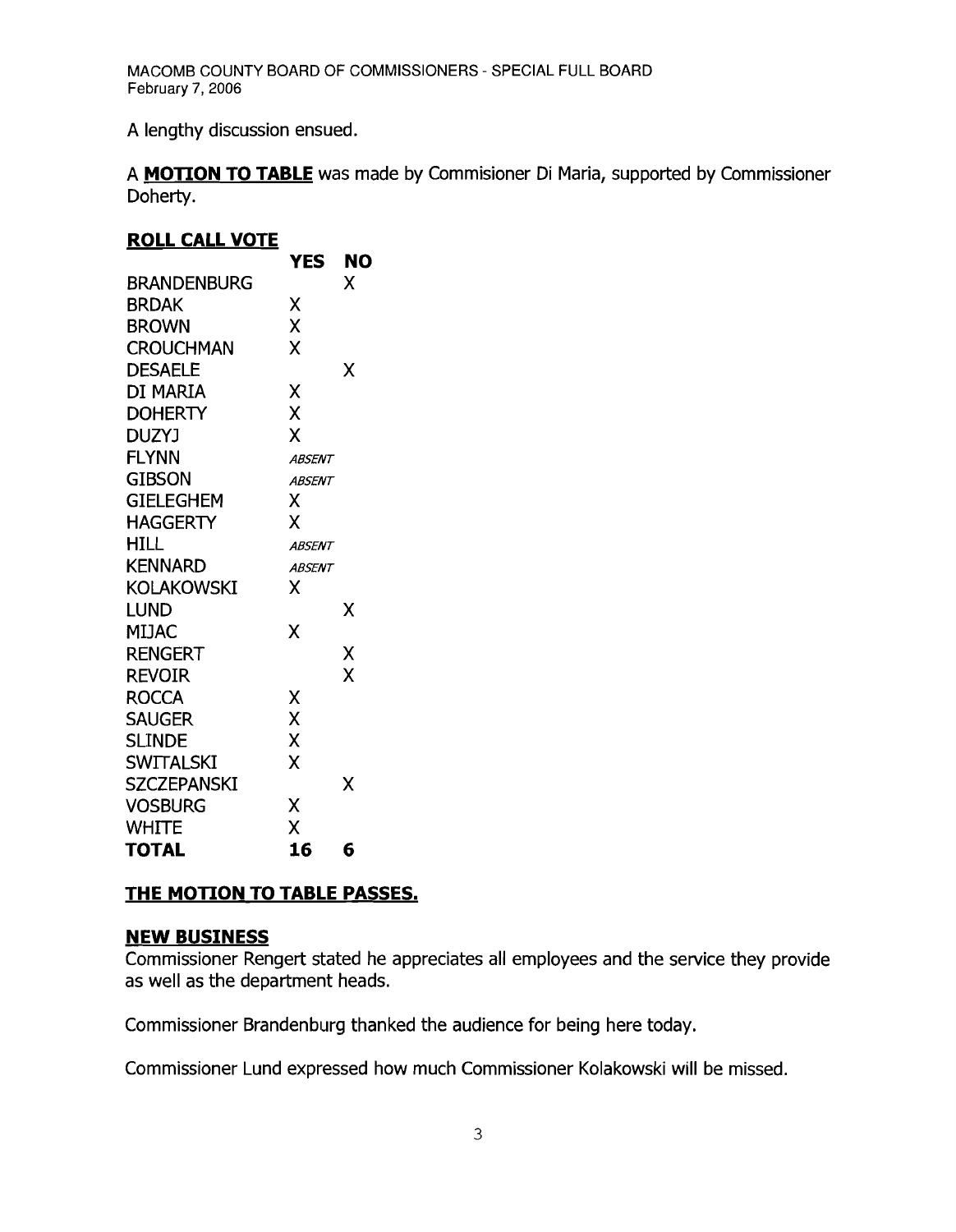MACOMB COUNTY BOARD OF COMMISSIONERS - SPECIAL FULL BOARD February 7, 2006

#### **PUBLIC PARTICIPATION**

#### **Benny Smith, Register of Deeds**

Offered to show the board how to save 10 million dollars over the next two years. It would have to be under a contract for 1%.

#### **Jill Lezotte, 50770 Bauer Cout**

Disappointed with the commissioners that this meeting was even set. The employees in this county work extremely hard for everything they have. The employees took concessions already with health care.

### **Kenny Ahearn, 73996 Omo Road, Richmond Township**

Voiced his opinion on the retirement system and spoke of some of the concessions already made with the last contract.

### Lee Breasbois, 7227 Meisner, China, Chief Steward and negotiator for Teamsters **Local 214, Friend of the Court Employee**

Indicated that this county always made its money off the backs of its employees. Maybe it is time to start looking to someone else. Taxes have not been raised in this county since 1981. If the taxes have to be raised to stop taking it away just from employees then do what you have to do so everyone pays for the services of this county.

#### **POINT OF ORDER**

Commissioner Kolakowski requested Mr. Diegel or Mr. Foster come up to the podium and refute-the statement that the county will be bankrupt in three years. There were **NO**  objections.

Mr. Diegel refuted the statement and indicated the numbers on the handout were not from his office.

### **ROLL CALL ATTENDANCE**

| <b>Andrey Duzyj</b>  | District 1  |
|----------------------|-------------|
| <b>Marvin Sauger</b> | District 2  |
| Phillip A. DiMaria   | District 3  |
| Jon Switalski        | District 4  |
| Susan L. Doherty     | District 5  |
| Joan Flynn           | District 6  |
| Sue Rocca            | District 7  |
| Diana J. Kolakowski  | District 8  |
| Robert Mijac         | District 9  |
| Philis DeSaele       | District 10 |
| Ed Szczepanski       | District 11 |
| Peter J. Lund        | District 12 |
| Don Brown            | District 13 |
| Brian Brdak          | District 14 |
| Keith Rengert        | District 15 |
| William J. Revoir    | District 16 |